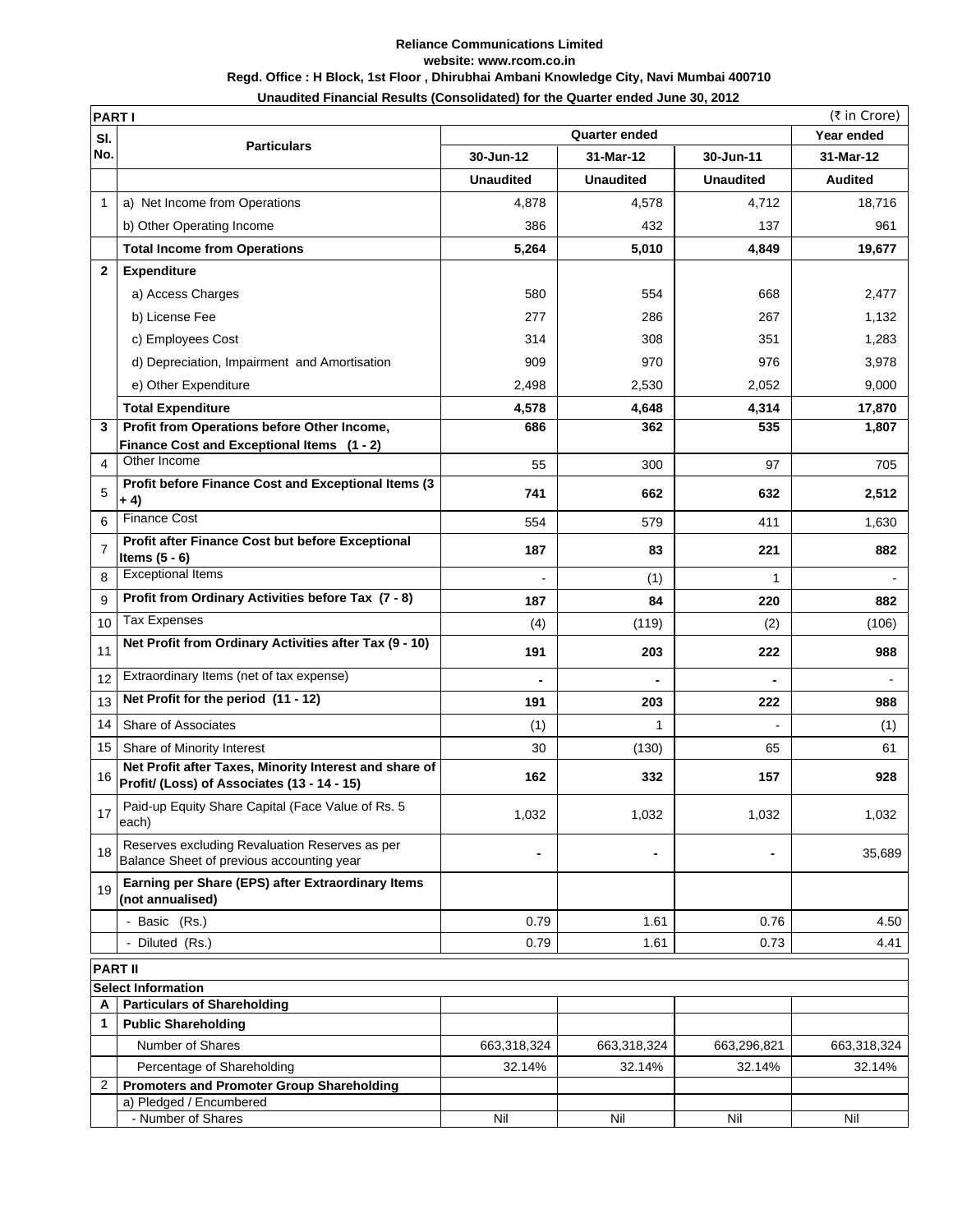|  | <b>Particulars</b>                                                                           | Quarter ended |               |               | Year ended    |
|--|----------------------------------------------------------------------------------------------|---------------|---------------|---------------|---------------|
|  |                                                                                              | 30-Jun-12     | 31-Mar-12     | 30-Jun-11     | 31-Mar-12     |
|  | - Percentage of Shares (as a % of the total<br>shareholding of promoters and Promoter Group) | N.A.          | N.A.          | N.A.          | N.A.          |
|  | - Percentage of Shares (as a % of the total share<br>capital of the Company)                 | N.A.          | N.A.          | N.A.          | N.A.          |
|  | b) Non-encumbered                                                                            |               |               |               |               |
|  | - Number of Shares                                                                           | 1,400,708,557 | 1,400,708,557 | 1,400,730,060 | 1,400,708,557 |
|  | - Percentage of Shares (as a % of the total<br>shareholding of promoters and Promoter Group) | 100.00%       | 100.00%       | 100.00%       | 100.00%       |
|  | - Percentage of Shares (as a % of the total share<br>capital of the Company)                 | 67.86%        | 67.86%        | 67.86%        | 67.86%        |

| в | <b>Investor Complaints</b>                     |                         |
|---|------------------------------------------------|-------------------------|
|   | <b>Particulars</b>                             | Quarter ended 30-Jun-12 |
|   | Pending at the beginning of the quarter        | Nil                     |
|   | Received during the quarter                    | 37                      |
|   | Disposed of during the quarter                 | 37                      |
|   | Remaining unresolved at the end of the quarter | Nil                     |

| Segment wise Revenue, Results and Capital Employed<br>(₹ in Crore) |                                                                  |                      |                  |                  |                |
|--------------------------------------------------------------------|------------------------------------------------------------------|----------------------|------------------|------------------|----------------|
| SI.                                                                | <b>Particulars</b>                                               | <b>Quarter ended</b> |                  |                  | Year ended     |
| No.                                                                |                                                                  | 30-Jun-12            | 31-Mar-12        | 30-Jun-11        | 31-Mar-12      |
|                                                                    |                                                                  | <b>Unaudited</b>     | <b>Unaudited</b> | <b>Unaudited</b> | <b>Audited</b> |
| 1                                                                  | <b>Segment Revenue</b>                                           |                      |                  |                  |                |
|                                                                    | a) Wireless                                                      | 4,527                | 4,505            | 4,327            | 17,696         |
|                                                                    | b) GEBU                                                          | 2,451                | 2,440            | 2,292            | 9,418          |
|                                                                    | c) Others / Unallocated                                          | 243                  | 270              | 283              | 1,100          |
|                                                                    | <b>Total</b>                                                     | 7,221                | 7,215            | 6,902            | 28,214         |
|                                                                    | Less: Inter segment revenue                                      | (1,902)              | (1,905)          | (1,956)          | (7, 832)       |
|                                                                    | <b>Income from Operations</b>                                    | 5,319                | 5,310            | 4,946            | 20,382         |
| $\mathbf{2}$                                                       | <b>Segment Results</b>                                           |                      |                  |                  |                |
|                                                                    | Profit / (Loss) before Tax and Finance Cost from each<br>segment |                      |                  |                  |                |
|                                                                    | a) Wireless                                                      | 654                  | 524              | 631              | 2,431          |
|                                                                    | b) GEBU                                                          | 340                  | 398              | 253              | 1,093          |
|                                                                    | c) Others / Unallocated                                          | (253)                | (260)            | (252)            | (1,012)        |
|                                                                    | <b>Total</b>                                                     | 741                  | 662              | 632              | 2,512          |
|                                                                    | Less: Finance Cost                                               | 554                  | 579              | 411              | 1,630          |
|                                                                    | Less: Exceptional Items and Impairment                           |                      | (1)              | 1                |                |
|                                                                    | <b>Total Profit before Tax</b>                                   | 187                  | 84               | 220              | 882            |
| 3                                                                  | <b>Capital Employed</b>                                          |                      |                  |                  |                |
|                                                                    | (Segment assets - Segment liabilities)                           |                      |                  |                  |                |
|                                                                    | a) Wireless                                                      | 57,699               | 56,352           | 51,551           | 56,352         |
|                                                                    | b) GEBU                                                          | 15,858               | 10,212           | 10,701           | 10,212         |
|                                                                    | c) Others / Unallocated                                          | 6,687                | 9,914            | 13,659           | 9,914          |
|                                                                    | <b>Total</b>                                                     | 80,244               | 76,478           | 75,911           | 76,478         |